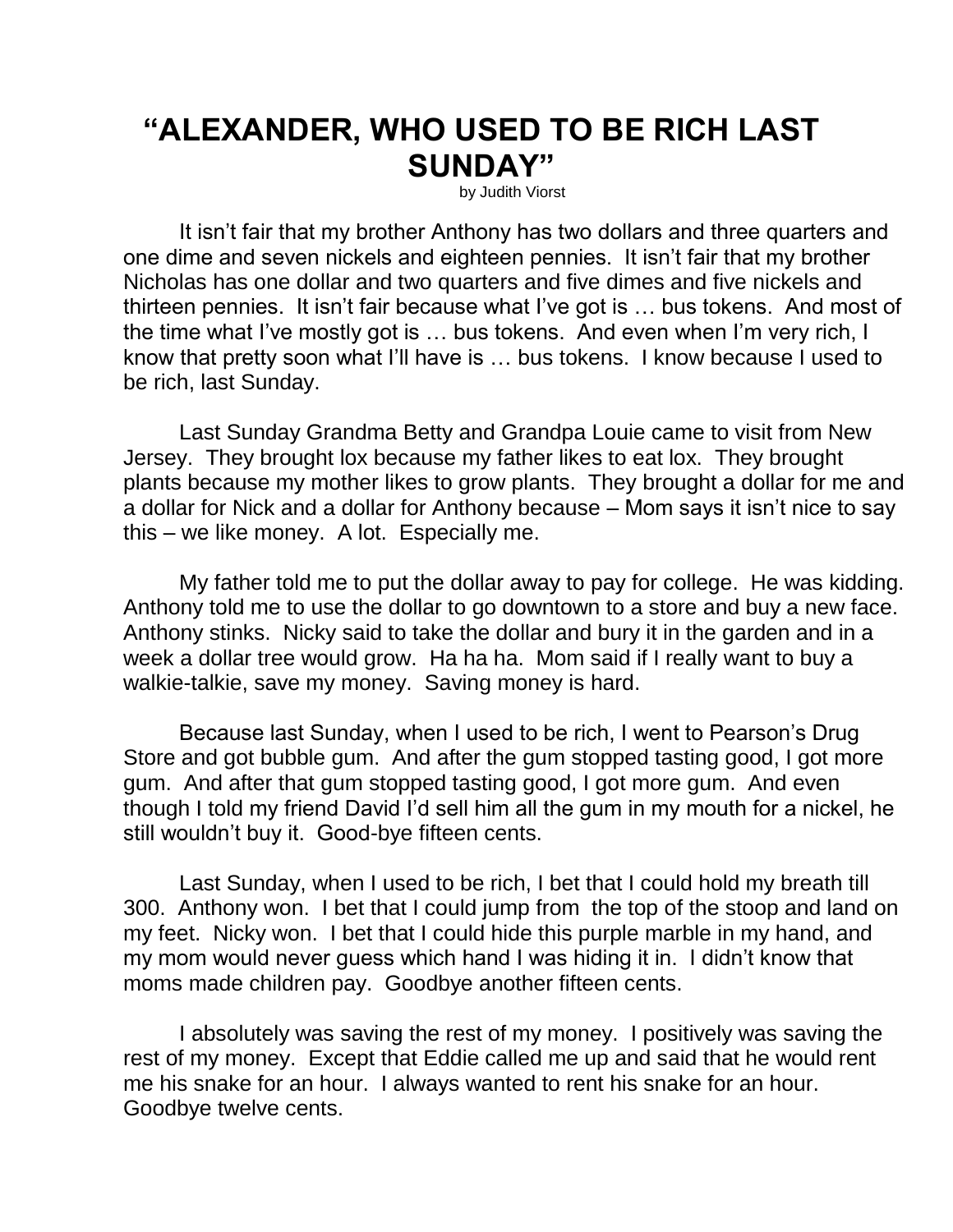Anthony said when I'm ninety-nine I still won't have enough for a walkietalkie. Nick said I'm too dumb to be let loose. My father said that there are certain words a boy can never say, no matter how ratty and mean his brothers are being. My father fined me five cents each for saying them. Goodbye dime.

Last Sunday, when I used to be rich, by accident I flushed three cents down the toilet. A nickel fell through a crack when I walked on my hands. I tried to get my nickel out with a butter knife and also my mother's scissors. Goodbye eight cents. And the butter knife. And the scissors.

Last Sunday, when I used to be rich, I found this chocolate candy bar just sitting there. I rescued it from being melted or smushed. Except the way I rescued it from being melted or smushed was that I ate it. How was I supposed to know it was Anthony's? Goodbye twenty cents.

I absolutely was saving the rest of my money. I positively was saving the rest of my money. But then Nick did a magic trick that made my pennies vanish in thin air. The trick to bring them back he hasn't learned yet. Goodbye four cents.

Anthony said that even when I'm 199, I still won't have enough for a walkietalkie. Nick said they should lock me in a cage. My father said that there are certain things a boy can never kick, no matter how ratty and mean his brothers are being. My father made me pay five cents for kicking. Goodbye nickel.

Last Sunday, when I used to be rich, Cathy around the corner had a garage sale. I positively only went to look. I looked at a half-melted candle. I needed that candle. I looked at a bear with one eye. I needed that bear. I looked at a deck of cards that was perfect except for no seven of clubs and no two of diamonds. I didn't need that seven or that two. Goodbye twenty-five cents.

I absolutely was saving the rest of my money. I positively was saving the rest of my money. I absolutely positively was saving the rest of my money. Except I needed to get some money to save. I tried to make a tooth fall out – I could put it under my pillow and get a quarter. No loose teeth. I looked in Pearson's telephone booth for nickels and dimes that people sometimes forget. No one forgot. I brought some non-returnable bottles down to Friendly's market. Friendly's Market wasn't very friendly.

I told my grandma and grandpa to come back soon. Last Sunday, when I used to be rich, I used to have a dollar. I do not have a dollar any more. I've got